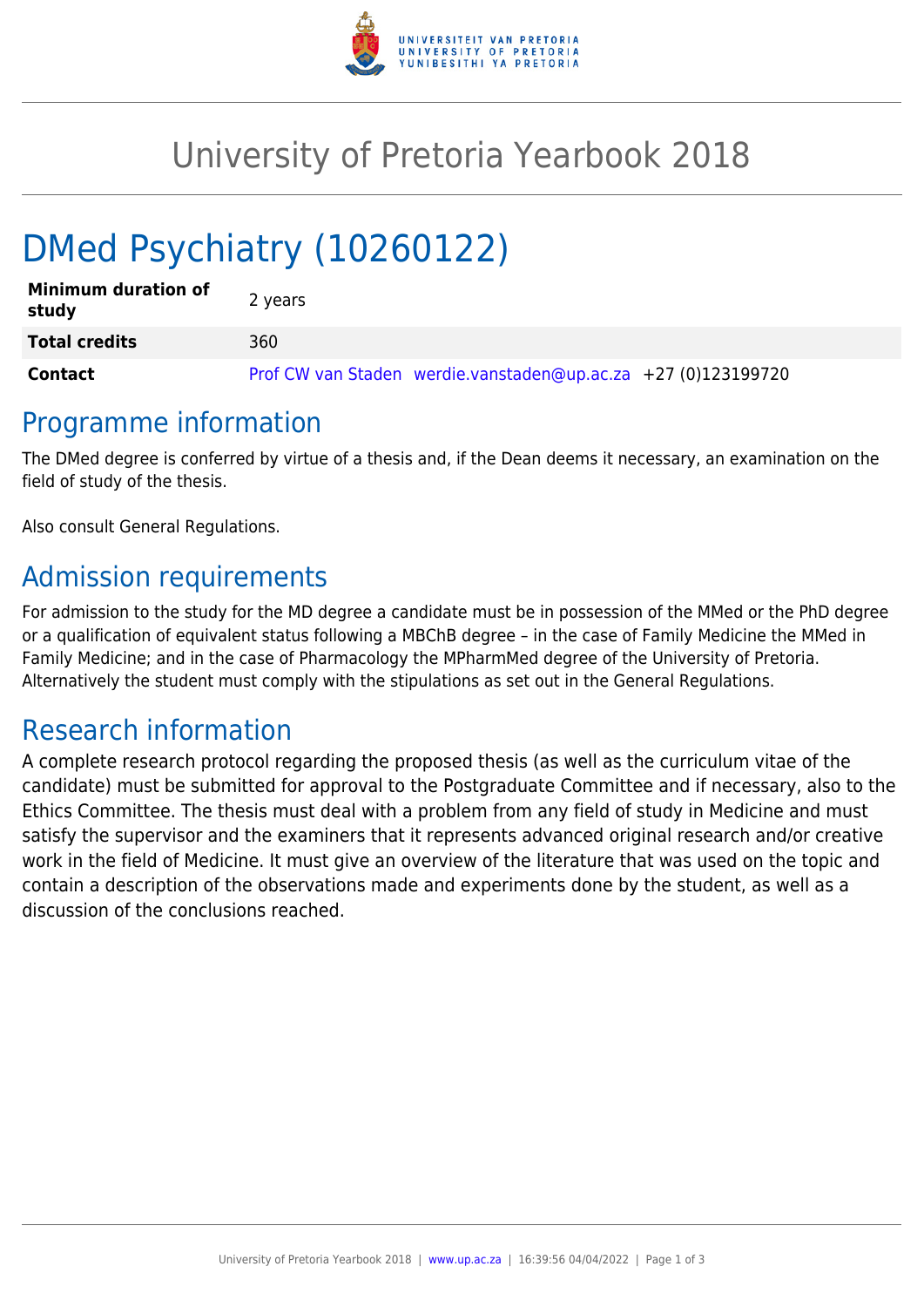

## Curriculum: Year 1

**Minimum credits: 360**

#### **Core modules**

[Thesis: Psychiatry 990](https://www.up.ac.za/yearbooks/2018/modules/view/PSI 990) (PSI 990) - Credits: 360.00